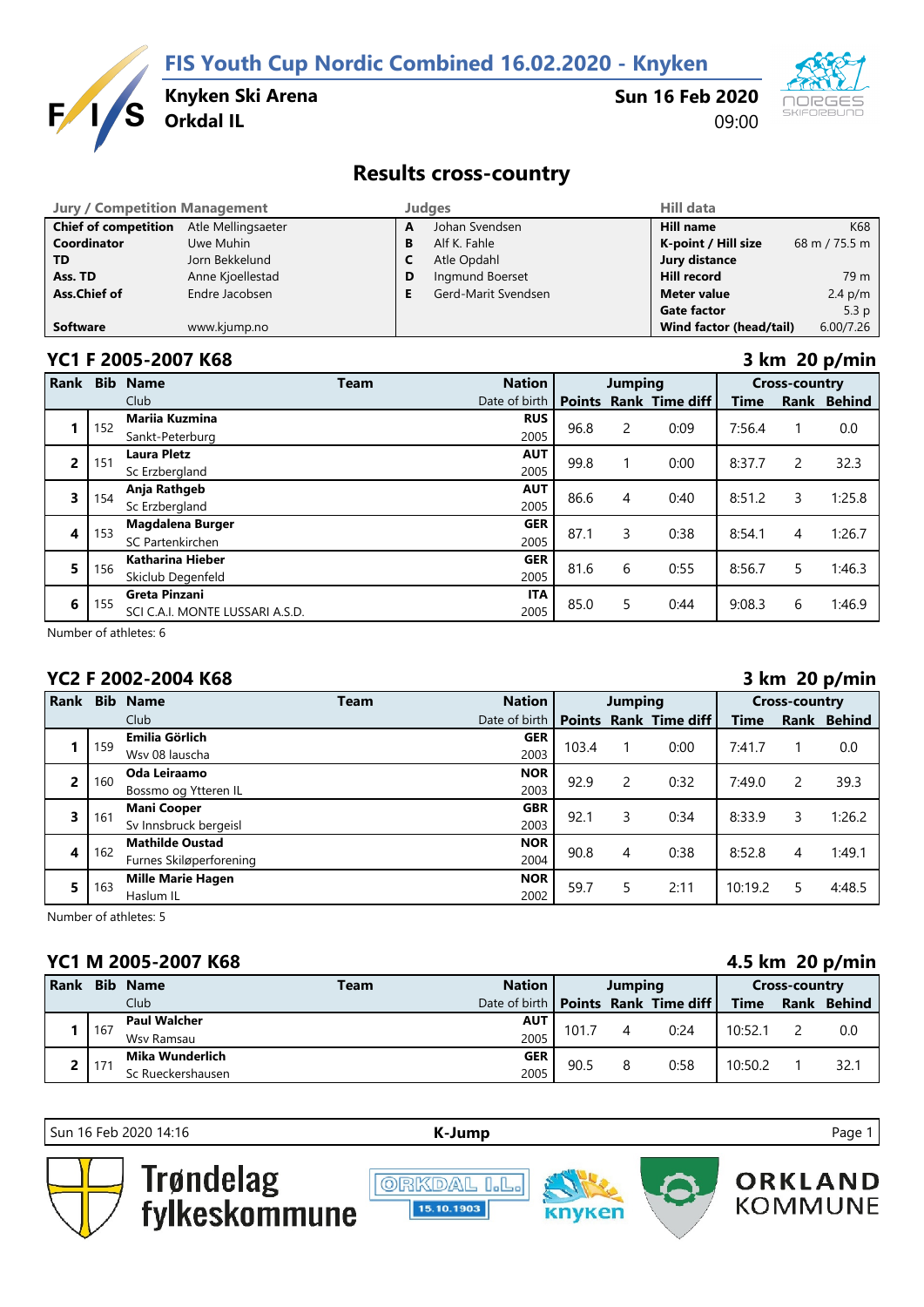**FIS Youth Cup Nordic Combined 16.02.2020 - Knyken**



**Sun 16 Feb 2020** 09:00



# **Results cross-country**

|                | YC1 M 2005-2007 K68 |                                                  |             |                    |       |                |                       |             | 4.5 km 20 p/min      |             |  |  |  |
|----------------|---------------------|--------------------------------------------------|-------------|--------------------|-------|----------------|-----------------------|-------------|----------------------|-------------|--|--|--|
|                |                     | Rank Bib Name                                    | <b>Team</b> | <b>Nation</b>      |       | <b>Jumping</b> |                       |             | <b>Cross-country</b> |             |  |  |  |
|                |                     | Club                                             |             | Date of birth      |       |                | Points Rank Time diff | <b>Time</b> |                      | Rank Behind |  |  |  |
| 3              | 168                 | Jorgen Berget Storsveen                          |             | <b>NOR</b>         | 99.3  | 5              | 0:32                  | 11:27.5     | 5                    | 43.4        |  |  |  |
|                |                     | Elverum Hopp                                     |             | 2005               |       |                |                       |             |                      |             |  |  |  |
| 4              | 169                 | <b>Iver Leiraamo</b>                             |             | <b>NOR</b>         | 97.3  | 6              | 0:38                  | 11:22.0     | 4                    | 43.9        |  |  |  |
|                |                     | Bossmo og Ytteren IL                             |             | 2005               |       |                |                       |             |                      |             |  |  |  |
| 5              | 173                 | <b>Torje Seljeset</b>                            |             | <b>NOR</b>         | 87.7  | 10             | 1:06                  | 11:03.5     | 3                    | 53.4        |  |  |  |
|                |                     | Markane IL                                       |             | 2005               |       |                |                       |             |                      |             |  |  |  |
| 6              | 165                 | <b>Fabian Ostvold</b>                            |             | <b>NOR</b><br>2005 | 108.0 | 2              | 0:05                  | 12:15.5     | $\overline{7}$       | 1:04.4      |  |  |  |
|                |                     | Lensbygda Sportsklubb<br><b>Henrik Hilmarsen</b> |             | <b>NOR</b>         |       |                |                       |             |                      |             |  |  |  |
| $\overline{7}$ | 166                 | Tolga IL                                         |             | 2006               | 103.6 | 3              | 0:19                  | 12:43.5     | 10                   | 1:46.4      |  |  |  |
|                |                     | <b>Luis Laukner</b>                              |             | <b>GER</b>         |       |                |                       |             |                      |             |  |  |  |
| 8              | 172                 | <b>VSC Klingenthal</b>                           |             | 2005               | 88.6  | 9              | 1:04                  | 12:17.2     | 8                    | 2:05.1      |  |  |  |
|                |                     | <b>Alexander Leitner</b>                         |             | <b>AUT</b>         |       |                |                       |             |                      |             |  |  |  |
| 9              | 175                 | Nordic Team Absam                                |             | 2005               | 77.5  | 12             | 1:37                  | 11:44.8     | 6                    | 2:05.7      |  |  |  |
|                |                     | <b>Ola Fredriksen Orset</b>                      |             | <b>NOR</b>         |       |                |                       |             |                      |             |  |  |  |
| 10             | 176                 | Torvikbukt IL                                    |             | 2006               | 77.1  | 13             | 1:38                  | 12:47.1     | 11                   | 3:09.0      |  |  |  |
| 11             | 174                 | Vebjoern Berg-Hansen                             |             | <b>NOR</b>         | 87.0  | 11             | 1:08                  | 13:20.0     | 12                   | 3:11.9      |  |  |  |
|                |                     | Byaasen IL                                       |             | 2006               |       |                |                       |             |                      |             |  |  |  |
| 12             | 179                 | Karl Haugen Kleppa                               |             | <b>NOR</b>         | 56.4  | 16             | 2:40                  | 12:18.3     | 9                    | 3:42.2      |  |  |  |
|                |                     | Sprova IL                                        |             | 2005               |       |                |                       |             |                      |             |  |  |  |
| 13             | 177                 | <b>Isaac Olav Kjoellestad</b>                    |             | <b>NOR</b>         | 73.8  | 14             | 1:48                  | 13:31.2     | 13                   | 4:03.1      |  |  |  |
|                |                     | Elverum Hopp                                     |             | 2006               |       |                |                       |             |                      |             |  |  |  |
| 14             | 178                 | Erik Leiraamo                                    |             | <b>NOR</b>         | 73.6  | 15             | 1:49                  | 13:50.3     | 14                   | 4:23.2      |  |  |  |
|                |                     | Bossmo og Ytteren IL                             |             | 2007               |       |                |                       |             |                      |             |  |  |  |
| 15             | 180                 | <b>Oscar Røberg</b>                              |             | <b>NOR</b><br>2007 | 49.7  | 17             | 3:00                  | 14:31.5     | 15                   | 6:15.4      |  |  |  |
|                |                     | Bossmo og Ytteren IL<br><b>Oddvar Gunneroed</b>  |             | <b>NOR</b>         |       |                |                       |             |                      |             |  |  |  |
| 16             | 181                 | Istad IL                                         |             | 2007               | 37.0  | 18             | 3:38                  | 15:01.3     | 16                   | 7:23.2      |  |  |  |
|                |                     | Ludvig Røberg                                    |             | <b>NOR</b>         |       |                |                       |             |                      |             |  |  |  |
| 17             | 182                 | Bossmo og Ytteren IL                             |             | 2007               | 32.9  | 19             | 3:51                  | 17:09.4     | 17                   | 9:44.3      |  |  |  |
|                |                     | Konstantin Izvolskii                             |             | <b>RUS</b>         |       |                |                       |             |                      |             |  |  |  |
|                | 164                 | Gbu Ssh rgsh stolitsa                            |             | 2005               | 109.8 | 1              | 0:00                  |             |                      | <b>DNS</b>  |  |  |  |
|                |                     | Even Leinan Lund                                 |             | <b>NOR</b>         |       |                |                       |             |                      |             |  |  |  |
|                | 170                 | Tolga IL                                         |             | 2005               | 95.6  | 7              | 0:43                  |             |                      | <b>DNS</b>  |  |  |  |

Number of athletes: 19

## **YC2 M 2002-2004 K68 4.5 km 20 p/min**

| <b>Rank</b>    | <b>Bib</b> | <b>Name</b>                   | Team | <b>Nation</b> | Jumping |   |                              | <b>Cross-country</b> |   |             |  |
|----------------|------------|-------------------------------|------|---------------|---------|---|------------------------------|----------------------|---|-------------|--|
|                |            | Club                          |      | Date of birth |         |   | <b>Points Rank Time diff</b> | Time                 |   | Rank Behind |  |
|                | 183        | <b>Johan Fredriksen Orset</b> |      | <b>NOR</b>    | 106.9   |   | 0:00                         | 10:26.1              | 2 | 0.0         |  |
|                |            | Torvikbukt IL                 |      | 2003          |         |   |                              |                      |   |             |  |
| $\overline{2}$ | 184        | <b>Andreas Ottesen</b>        |      | <b>NOR</b>    | 106.5   |   | 0:01                         | 10:25.4              |   | 0.3         |  |
|                |            | Gausdal Skilag                |      | 2003          |         |   |                              |                      |   |             |  |
| 3              | 188        | <b>Harald Martin Oihaugen</b> |      | <b>NOR</b>    | 96.4    | 6 | 0:32                         | 11:00.0              | 3 | 1:05.9      |  |
|                |            | Gausdal Skilag                |      | 2003          |         |   |                              |                      |   |             |  |
| 4              | 187        | <b>Eskil Hoeien</b>           |      | <b>NOR</b>    | 98.5    |   | 0:25                         | 11:13.7              |   | 1:12.6      |  |
|                |            | Byaasen IL                    |      | 2004          |         |   |                              |                      |   |             |  |
|                |            |                               |      |               |         |   |                              |                      |   |             |  |

Sun 16 Feb 2020 14:16 **[K-J](http://kjump.no/)ump** Page 2



Trøndelag<br>fylkeskommune